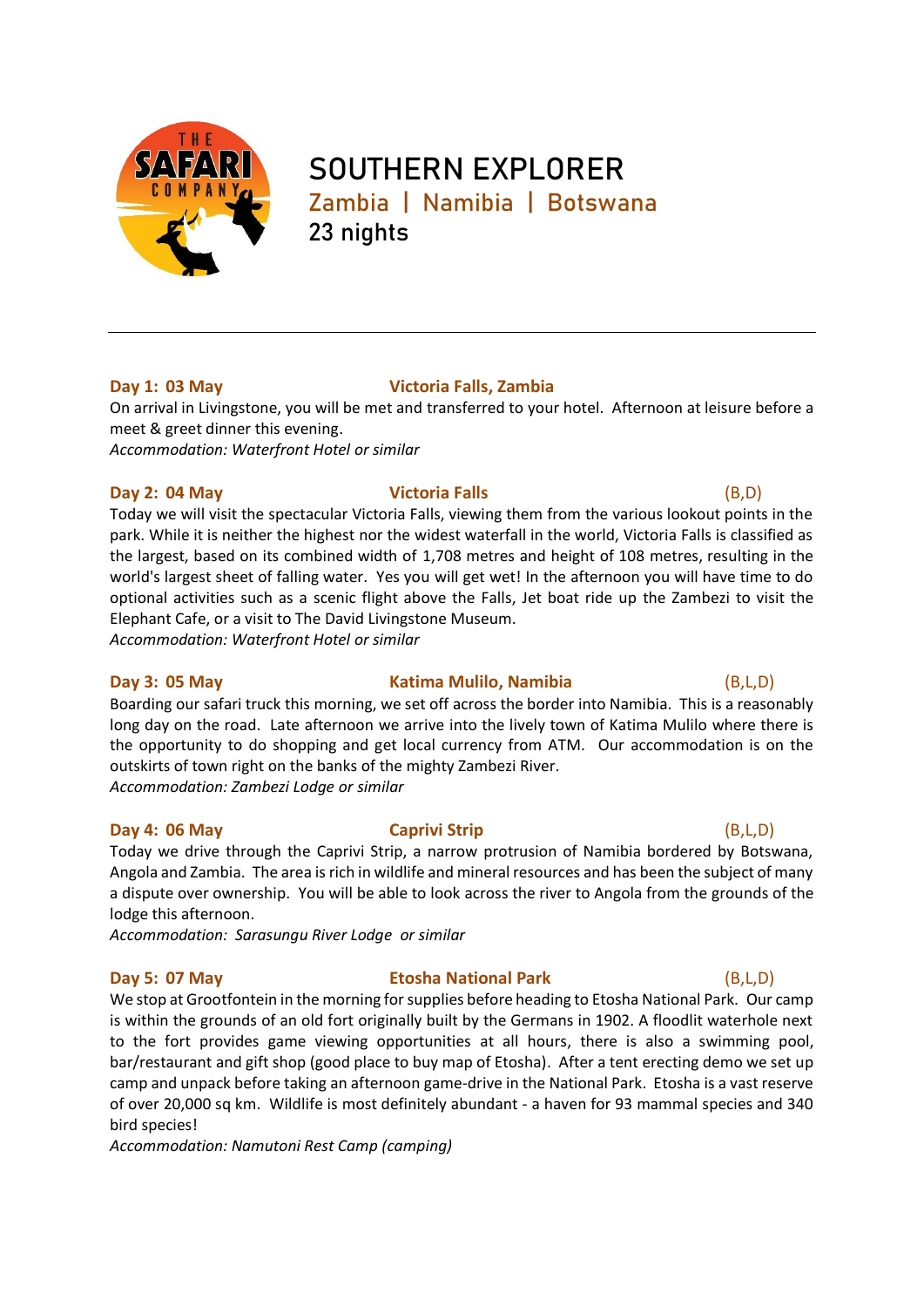### **Day 6: 08 May Okaukuejo** (B,L,D)

# We'll depart early in the morning for a game-drive and a visit to the Etosha Pan, a flat saline desert 130km long by 50km at its widest. After lunch, enjoy a refreshing swim at Halali Rest Camp. We spend the afternoon game driving before stopping at Okaukuejo Rest Camp where we will be staying for the next two nights. Okaukuejo has a popular floodlit water hole where you can observe the game coming to drink - elephant and rhino are regular visitors to this water hole. *Accommodation: Okaukuejo Rest Camp (camping)*

### **Day 7: 09 May Okaukuejo** (B,L,D)

Up early this morning for a game-drive in the Park before returning to Okaukuejo for lunch. You can spend the rest of the day relaxing by the swimming pool and game viewing at the water hole. *Accommodation: Okaukuejo Rest Camp (camping)*

### **Day 8: 10 May Twyfelfontein** (B,L,D)

This morning we'll drive to Outjo for supplies before continuing through scenic Damaraland. We stop for lunch at a Petrified Forest and take a guided walk through the site with a local tribesperson. It's not actually a forest but huge tree trunks dating back 280 million years which have fossilized. You will also learn about Namibia's fascinating centuries old desert plant – the Welwitschia. Continuing to Twyfelfontein, we spend some time at the World Heritage site. The site has been inhabited for 6,000 years, first by [hunter-gatherers](https://en.wikipedia.org/wiki/Hunter-gatherer) and later by [Khoikhoi](https://en.wikipedia.org/wiki/Khoikhoi) herders then white farmers. Both [ethnic](https://en.wikipedia.org/wiki/Ethnic_group)  [groups](https://en.wikipedia.org/wiki/Ethnic_group) used it as a place of worship and a site to conduct [shamanist](https://en.wikipedia.org/wiki/Shamanism) rituals. In the process of these rituals thousands of rock carvings and rock paintings were created. *Accommodation: Twyfelfontein Country Lodge or similar*

### **Day 9: 11 May Cape Cross** (B,L,D)

Today you are rewarded with an incredibly scenic drive through to the Skeleton Coast. We stop at Cape Cross Seal Reserve, home to over 80,000 noisy animated seals, before checking in to our accommodation just metres from the Atlantic ocean.

*Accommodation: Cape Cross Lodge or similar*

### **Days 10/11: 12/13 May Swakopmund** (B)

Swakopmund is a seaside resort town with a German village feel to it. The Namib Desert around the town is the number one draw card offering countless exhilarating activities such as sand boarding, quad biking, cycling in the desert and scenic flights. If you're not a thrill seeker there are more sedentary activities such as art galleries, museums, a snake park, aquarium and tours that will take you to a local town to learn about the Herero people. The choice is yours today (own cost). Swakopmund also has lots of great restaurants and cafes (lunch & dinner own arrangements today). *Accommodation: Alte Brucke Resort or similar - 2 nights*

### **Day 12: 14 May <b>Namib Desert Park** (B,L,D)

We'll spot flamingos and pelicans in Walvis Bay over lunch before heading out in to the Namib Desert Park. At Mirabib we set up camp under a huge granite rock. This is a very special place and there is evidence of nomadic people as long as 9000 years ago using this site as shelter. A fantastic place to watch the sun go down over the vast desert and sit around an evening fire looking at the stars in an unpolluted sky.

*Accommodation: Bush Camping or similar*

### **Day 13: 15 May Sesriem** (B,L,D)

This morning we journey through to the giant sand dunes at Sesriem. You can take an energetic walk/scramble up Dune 45 (over 80 metres in height) named from the fact that it is at the 45th kilometre of the road that connects the [Sesriem](https://en.wikipedia.org/wiki/Sesriem) gate and Sossusvlei. It is composed of 5-million-yearold sand that is detritus accumulated by the [Orange River](https://en.wikipedia.org/wiki/Orange_River) from the [Kalahari Desert](https://en.wikipedia.org/wiki/Kalahari_Desert) and then blown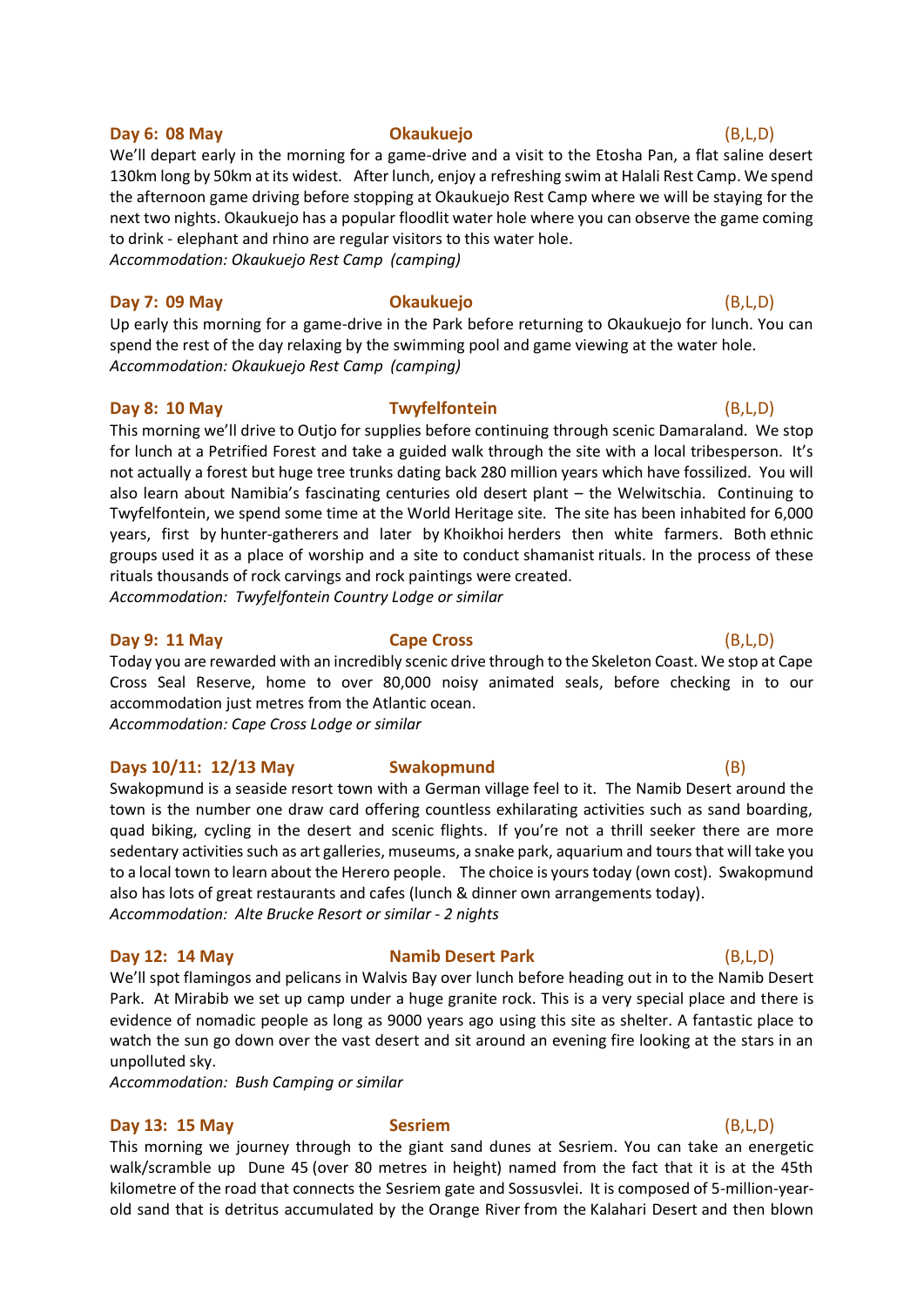here – truly more stunning than you can imagine. We then take a 4WD trip further into the park and enjoy a walk in to Deadvlei and have a photo stop at Sossusvlei and Big Daddy. *Accommodation: Sesriem Campsite (Camping)*

### **Day 14: 16 May Windhoek** (B,L)

An easy drive to Windhoek, the capital of Namibia. This small city is located in a basin between the Khomas Highland, Auas and the Eros Mountains - 1,680m above sea level. With German-influenced architecture and a European café culture, it is a pleasant place to enjoy a stroll around. *Accommodation: Safari Court Hotel or similar*

**Day 15: 17 May Kalahari, Botswana** (B,L,D)

Sit back and relax on a reasonably long day driving across the northern fringes of The Kalahari. This evening there may be the opportunity to be entertained by local San tribespeople. *Accommodation: Tautona Lodge, Ghanzi or similar*

### **Day 16: 18 May Maun** (B,L,D)

We arrive in Maun early afternoon and prepare for our trip in to The Okavango Delta. Maun is the hub of the Delta safari industry - a bustling town with basic shopping centres and plenty of accommodation. There will be time for shopping for personal items, changing money etc before checking in to our hotel and relaxing by the pool.

*Accommodation: Sedia Hotel or similar*

### **Day 17: 19 May Okavango Delta** (B,L,D)

Early morning transfer by 4WD to the Poling Station. The Okavango Delta is a natural wetland where the Okavango River fans out into the largest inland delta in the world. We will load all our gear in to the mokoros (dugout canoe) and be poled by local guides into the Delta – an absolutely surreal experience. We set up camp on an island under shady trees. From here we can explore the myriad of waterways and stunning scenery on foot or mokoro. Hippo, crocodile, buffalo, giraffe and elephant are at home here, as are numerous species of bird. Enjoy the serenity amongst the swamps, lily pads and swaying delta grasses. Guided bush walks, great game viewing, stunning sunsets and entertainment around the bush fire this evening – just awesome! *Accommodation: Bush Camping*

### **Day 18: 20 May Maun** (B,L,D)

After a morning nature walk, we have lunch back at camp before being poled out of the Delta. Look out for wildlife and birds along the way. *Accommodation: Sedia Hotel or similar*

### **Day 19: 21 May Maun** (B,L,D)

Day at leisure. You might choose to do a scenic flight over the Okavango Delta this morning (at own cost), laze by the hotel pool or go shopping for curios in Maun. *Accommodation: Sedia Hotel or similar*

### **Day 20: 22 May Nata** (B,L,D)

Back onboard our truck we journey through to Elephant Sands Lodge, located near Nata. This is a fabulous place to enjoy viewing elephants at a natural waterhole right in front of the lodge's bar and swimming pool. You will be wide-eyed watching these impressive creatures whilst they hang out at the waterhole just a couple of meters away from you. This is bush TV at its best! *Accommodation: Elephant Sands Lodge or similar*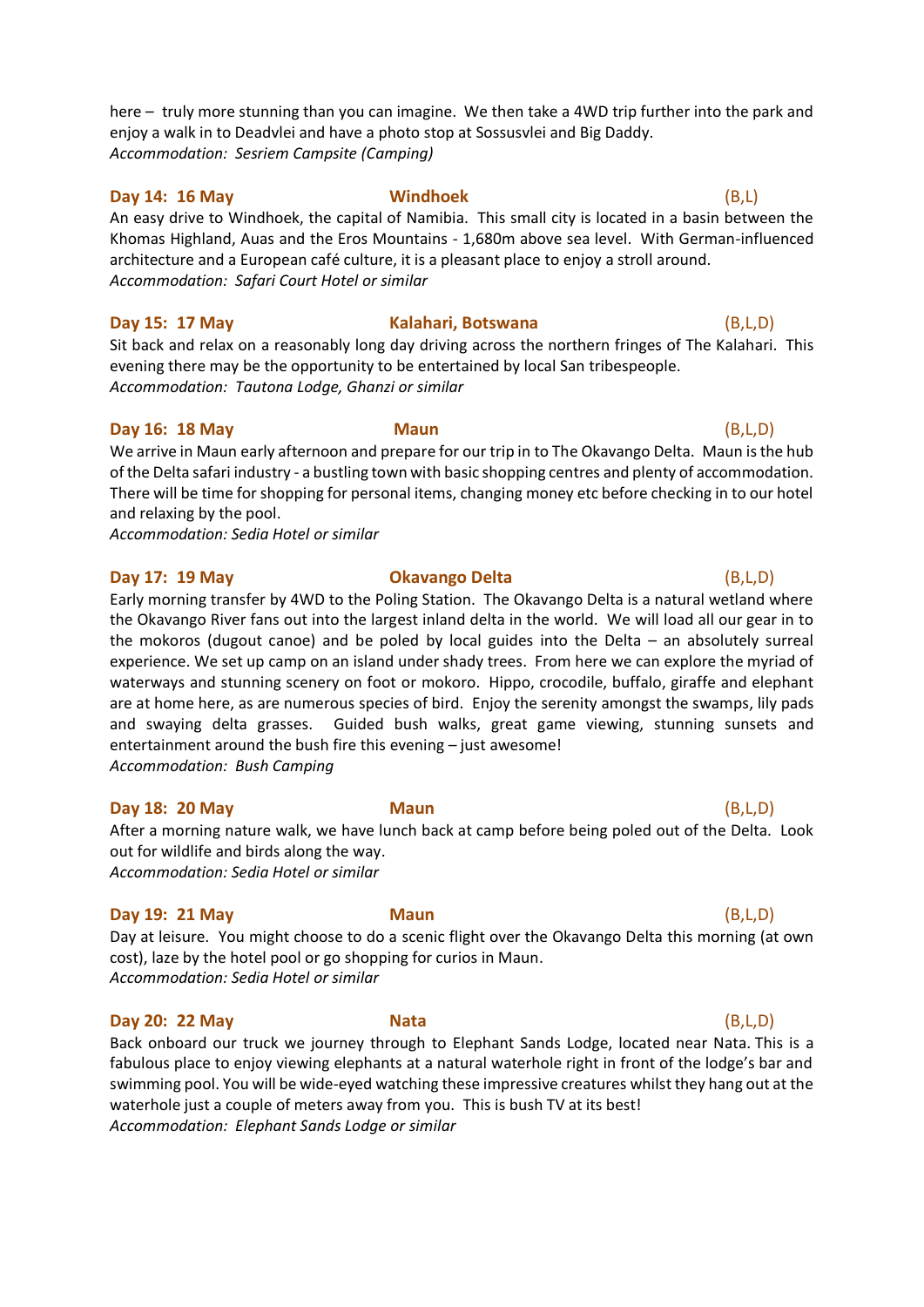### **Day 21: 23 May Chobe National Park** (B,L,D)

# Continue on to Chobe Safari Lodge in Kasane where we are based for the next two nights. This upmarket lodge sits on the banks of the Chobe River and borders the world famous Chobe National Park.

*Accommodation: Chobe Safari Lodge or similar*

# **Day 22: 24 May Chobe National Park** (B,L,D)

Chobe National Park is the second largest national park in Botswana and covers a mere 10,566 sq kms. It also has one of the greatest concentrations of elephant found on the African continent. Its uniqueness in the abundance of wildlife and the true African nature of the region, offers an excellent safari experience. We take an early morning game drive by 4WD into the Park. Later this afternoon we board a boat for a 3-hour wildlife cruise on the Chobe River – an excellent chance to get up close to elephant, hippo, crocodile and other animals and birds. As the sunsets over the river, we cruise back to the Lodge with a cool drink hand.

*Accommodation: Chobe Safari Lodge or similar*

### **Day 23: 25 May Victoria Falls** (B,L,D)

# We leave Botswana and cross back to Zambia on the Kazungula ferry. It is only a short drive back to Livingstone for our last night of a memorable safari. We end the day by cruising on the Upper Zambezi River for drinks – along the way perhaps seeing wild herds having their own drinks at the river's edge and flocks of birds skimming over the waterline as the sun sets on the African skyline. Truly magical and loads of fun.

*Accommodation: Waterfront Hotel or similar*

# **Day 24: 26 May End**

Safari ends in Livingstone today.

### **DATES**

Start: Livingstone - 03 May 2023 End: Livingstone - 26 May 2023

### **COST**

NZ\$10,400 per person twin share NZ\$1,500 single supplement *subject to change until confirmed and paid in full*

### **INCLUDES**

- 23 nights' safari accommodation (6 nights are camping)
- Meals as indicated (B-breakfast, L-lunch, D-dinner)
- Sightseeing as indicated
- Services of experienced driver/guide plus camp/cook assistant
- Fully equipped safari vehicle, with camping / cooking equipment
- All road tolls, vehicle taxes, National Park entry fees
- Airport transfers (Day 1 and Day 24)

### **EXCLUDES**

- International airfare
- Travel Insurance (MANDATORY)
- Visas
- Items of a personal nature (eg. drinks, souvenirs)